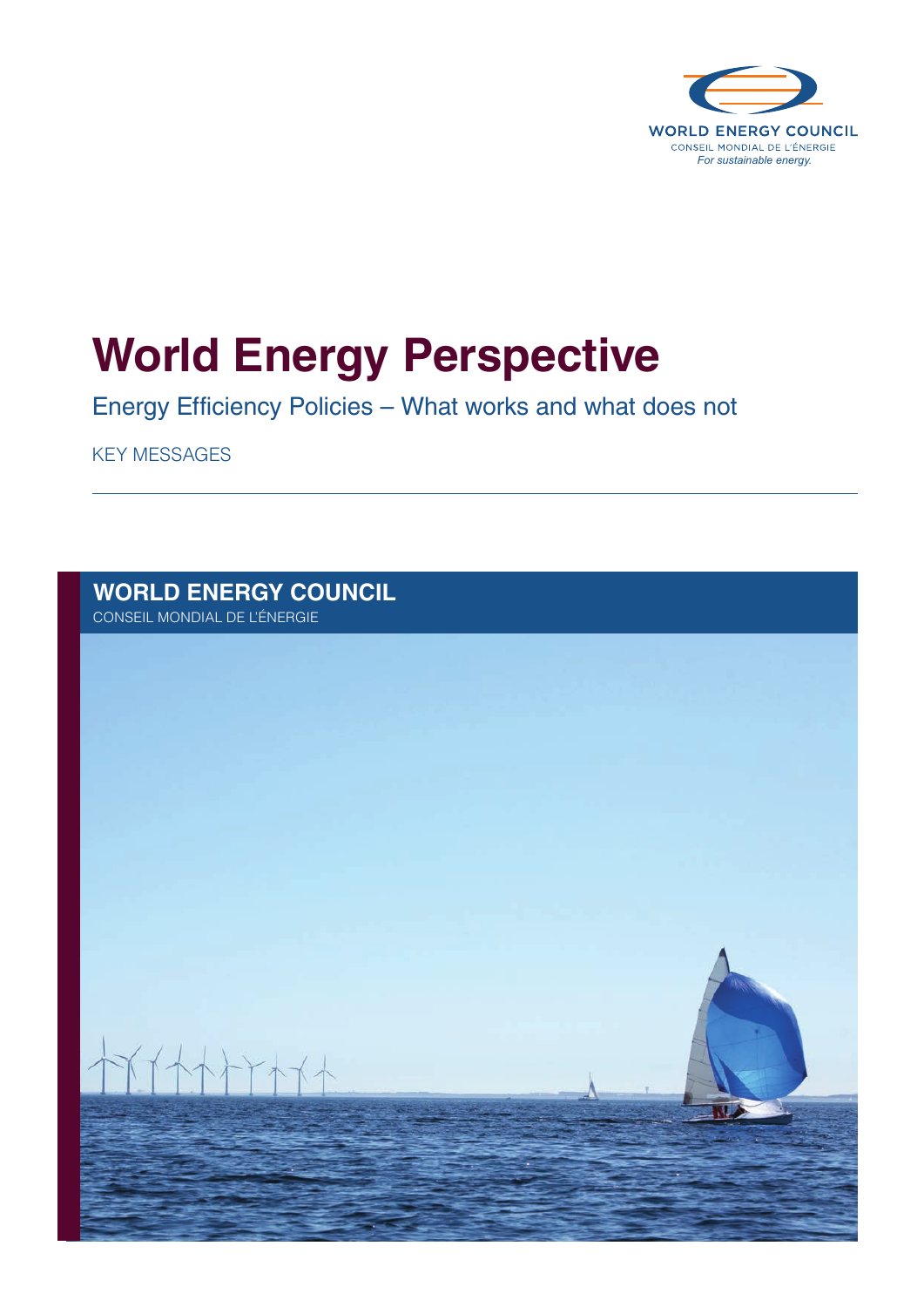### **Officers of the World Energy Council**

**Pierre Gadonneix** Chairman

**Marie-José Nadeau** Chair-elect

**Younghoon David Kim** Co-chair elect

**Leonhard Birnbaum** Vice Chair Europe

**Hwan-eik Cho** Vice Chair 2013 Congress, Daegu

**Arup Roy Choudhury** Vice Chair Asia Pacific/South Asia

**José da Costa Carvalho Neto** Chair Programme Committee

**Jean-Marie Dauger Chair** Communications & Outreach Committee

**Kevin Meyers** Vice Chair North America **Abubakar Sambo** Vice Chair Africa

**Brian A. Statham Chair** Studies Committee

**José Antonio Vargas Lleras** Vice Chair Latin America/Caribbean

**Graham Ward, CBE** Vice Chair **Finance** 

**Wu, Xinxiong** Vice Chair Asia

**Taha M. Zatari** Vice Chair Special Responsibility Gulf States & Middle East

**Christoph Frei**  Secretary General

### **World Energy Perspective**

World Energy Council Copyright © 2013 World Energy Council

All rights reserved. All or part of this publication may be used or reproduced as long as the following citation is included on each copy or transmission: 'Used by permission of the World Energy Council, London,

### **[www.worldenergy.org](http://www.worldenergy.org)**

Published 2013 by: World Energy Council Regency House 1–4 Warwick Street London W1B 5LT United Kingdom

Registered in England and Wales

No. 4184478 VAT Reg. No. GB 123 3802 48 Registered Office Regency House 1–4 Warwick Street London W1B 5LT

ISBN: 978 0 94612 126 7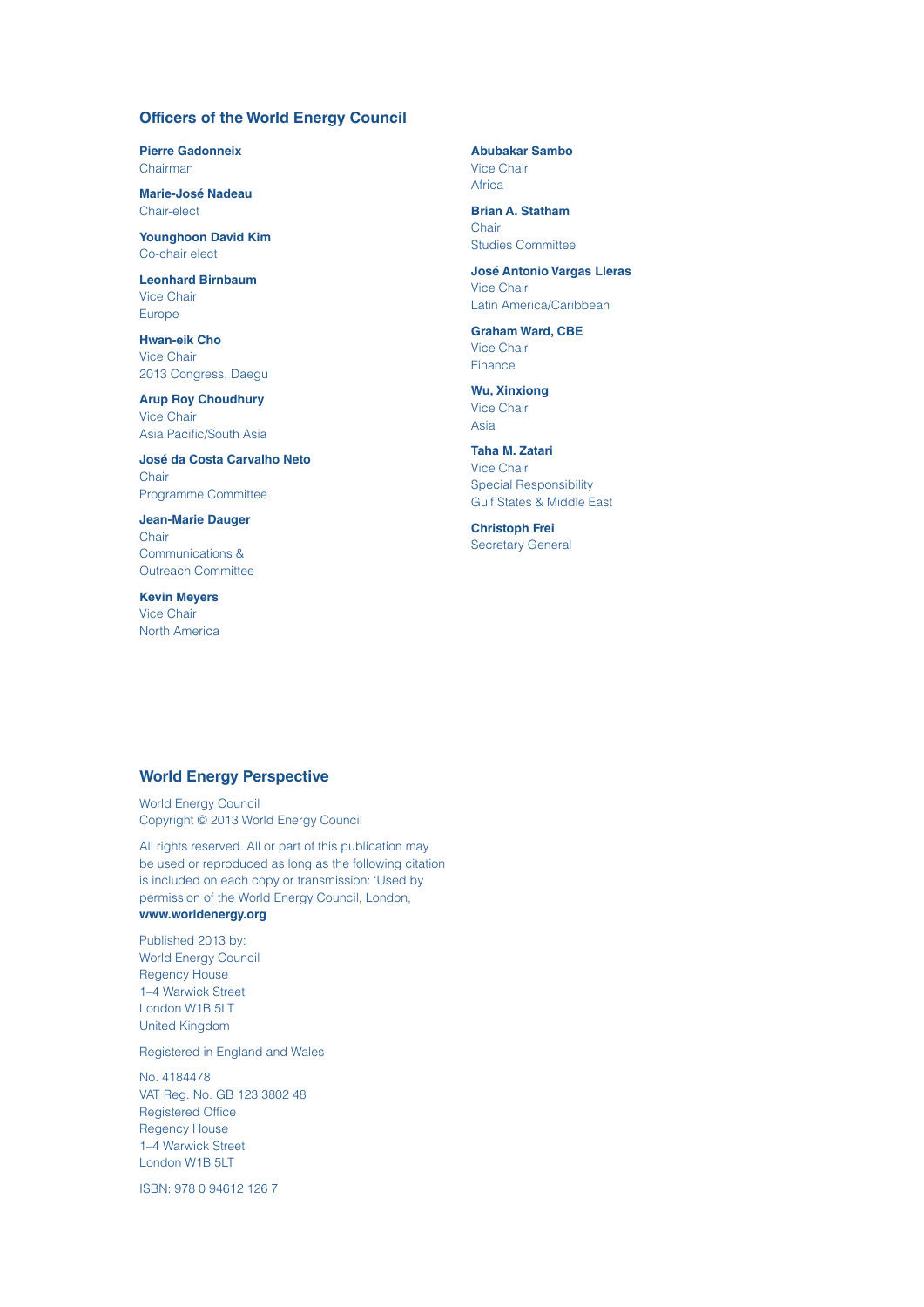### **Members of the WEC Knowledge Network on Energy Efficiency Policies**

**François Moisan France** 

**Andre Booysen** South Africa

**Andrew Etzinger** South Africa

**Brian Statham** South Africa

**Charity Nsofu** Namibia

**Dariusz Gulczynski** Poland

**Dharmendra Parmar** India

**Didier Bosseboeuf** France

**Dinesh Khare** India

**Djamila Mohammedi** Algeria

**Donata Susca** Italy

**Eduardo Coelho Corrêa** Brazil

**Greg Schmidt** Canada

**Ibrahim Mahmoud** Egypt

**Iulian Iancu** Romania

**Jean-Eudes Moncomble** France

**Manuel Bravo** Spain

**Maxwell Muyambo** Namibia

**Naif M. Al-Abbadi** Saudi Arabia

**Namejs Zeltinsh** Latvia

**Okon Ekpenyong** Nigeria

**Paul Atkins** New Zealand

**Prabhat Varshney** India

**Roseline Kela Nigeria** 

**Seijin Kim** United Kingdom

**Takashi Yamada** Japan

**Teckla Kandali Shipulwa** Namibia

**Tülin Keskin Turkey** 

**Vasile Rugina** Romania

**Warren Ferguson** United States of America

**Wayne Chodzicki** Canada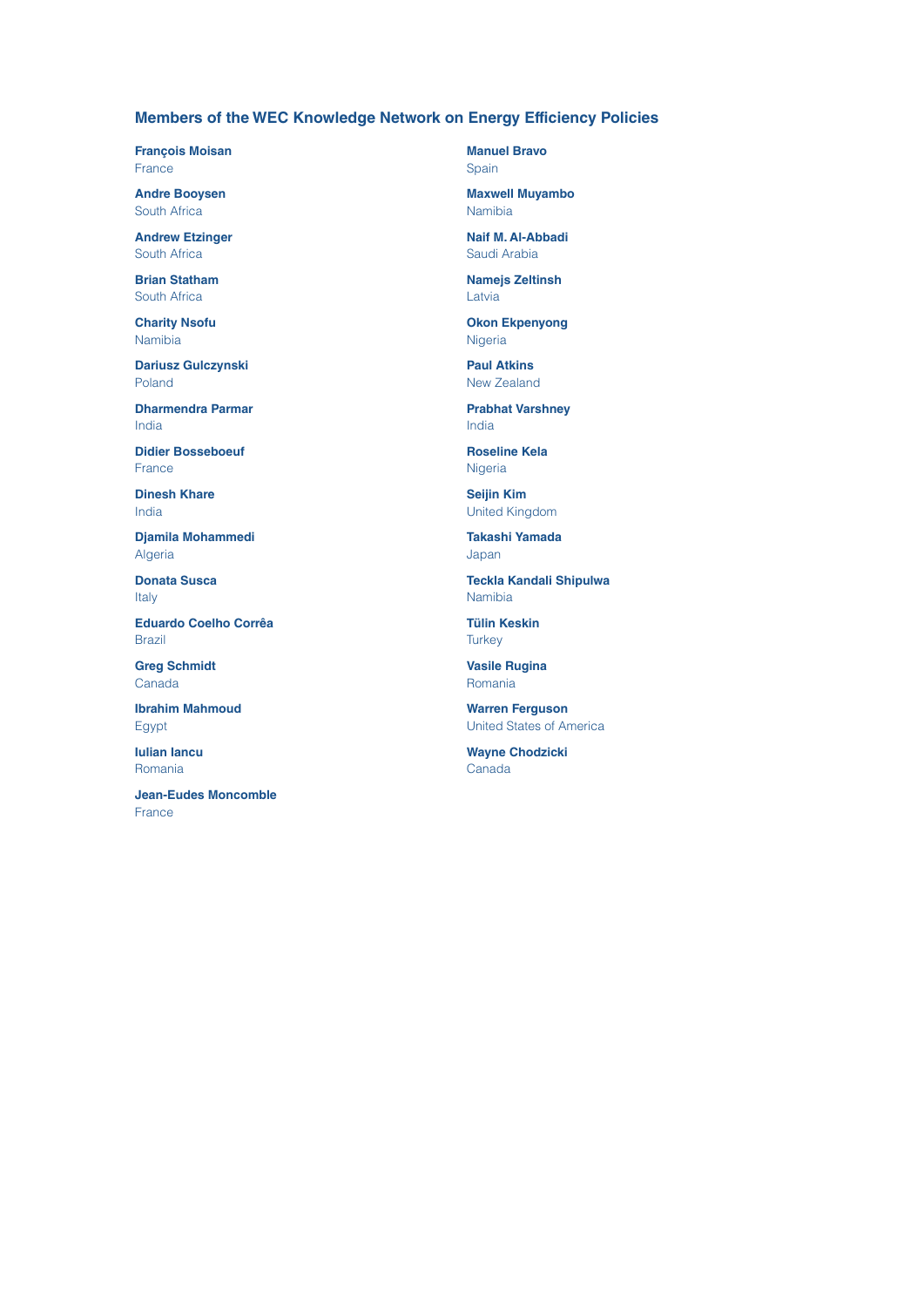### **Acknowledgements**

This report has been produced under the guidance of the World Energy Council's Programme Committee. More than 60 WEC Member Committees and other contributors have enthusiastically participated in the collaborative process of this study, particularly by providing information for a questionnaire on energy efficiency policies and measures. We would like to express our thanks to all the experts without whom the work would not have been accomplished. The study has also benefited from the contribution of more than 200 experts during several regional workshops organised in Romania, Mexico, France and Ethiopia by the National WEC committees. The report also benefited from inputs of other regional meetings dedicated on energy efficiency policies, such as the various meetings of the ODYSSEE MURE project in the EU, the energy policy dialogues organised by ECLAC in Latin America, the SEMED/Arab Region Roundtable on Energy Efficiency Policy Recommendations. The expert inputs have added much value to the report by providing a broader dimension and regional focus for the evaluation of energy efficiency policies.

We greatly appreciate contributions from ENERDATA experts for the technical co-ordination; particularly that of Bruno Lapillonne, the director of this report, Carine Sebi and Karine Pollier, for their assistance in the production of the report and the policy survey, Nathalie Desbrosses responsible for developing the energy efficiency indicators, and Guillaume Routin, who prepared the two interactive data bases on indicators and policies. We would also like to thank the authors of the four case studies: Riccardo Enei, Giovanna Giuffrè and Andrea Ricci from ISIS, Italy (trucks and freight transport), Prof. Luiz A Horta Nogueira

from EXCEN/UNIFEI, Brazil (air conditioning), Christophe Dromacque and Jessica Stromback from VaasaETT (smart billing) and Pedro Guertler, ACE, Association for the Conservation of Energy (financing).

Finally, we extend our thanks to Elena Nekhaev of WEC London, for her encouragement and advice throughout this work.

### **François Moisan**

Leader of the WEC Knowledge Network on Energy Efficiency Policies

### **Didier Bosseboeuf**

General Secretary of the WEC Knowledge Network on Energy Efficiency Policies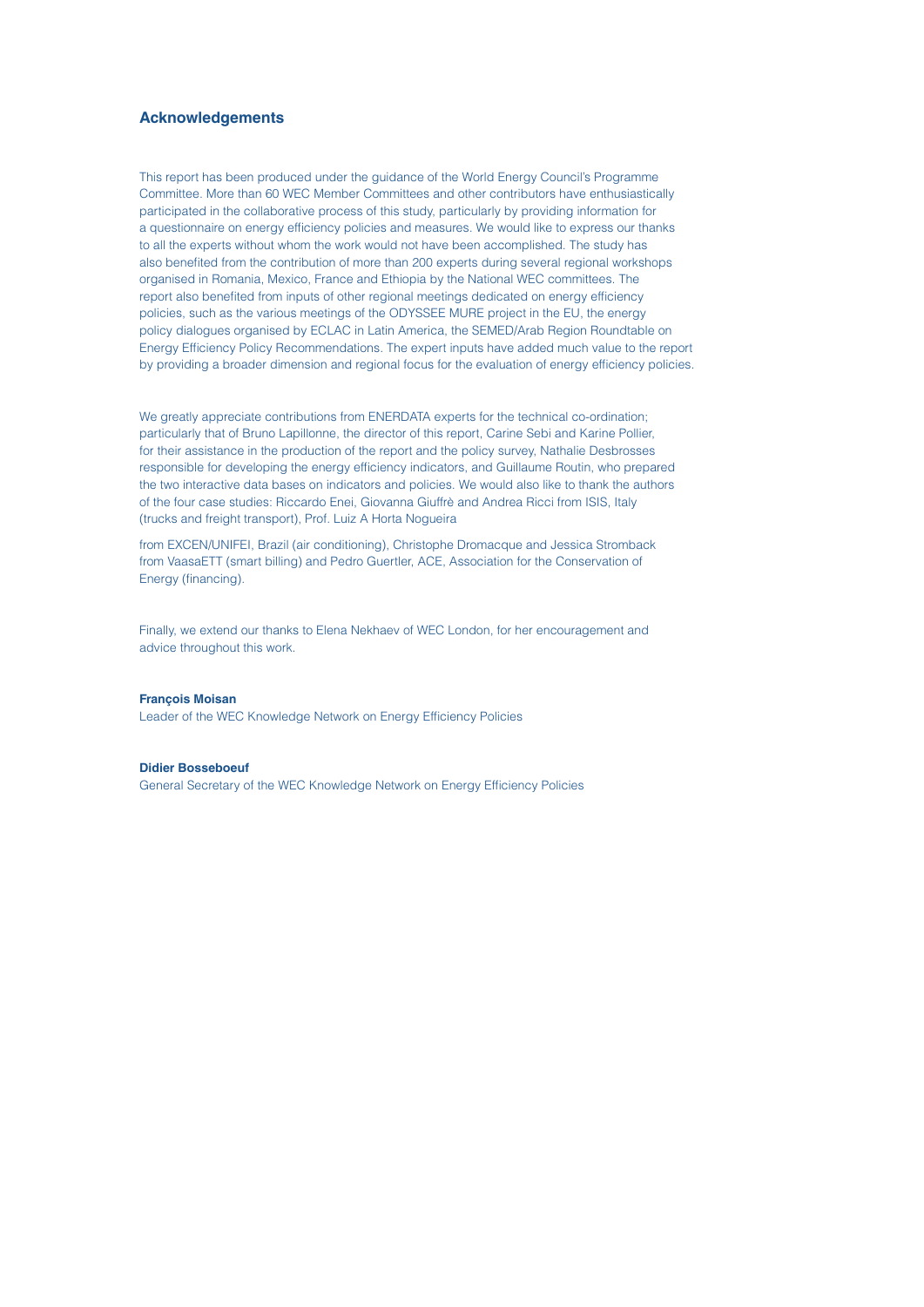# **World Energy Perspective**

Energy Efficiency Policies – What works and what does not

KEY MESSAGES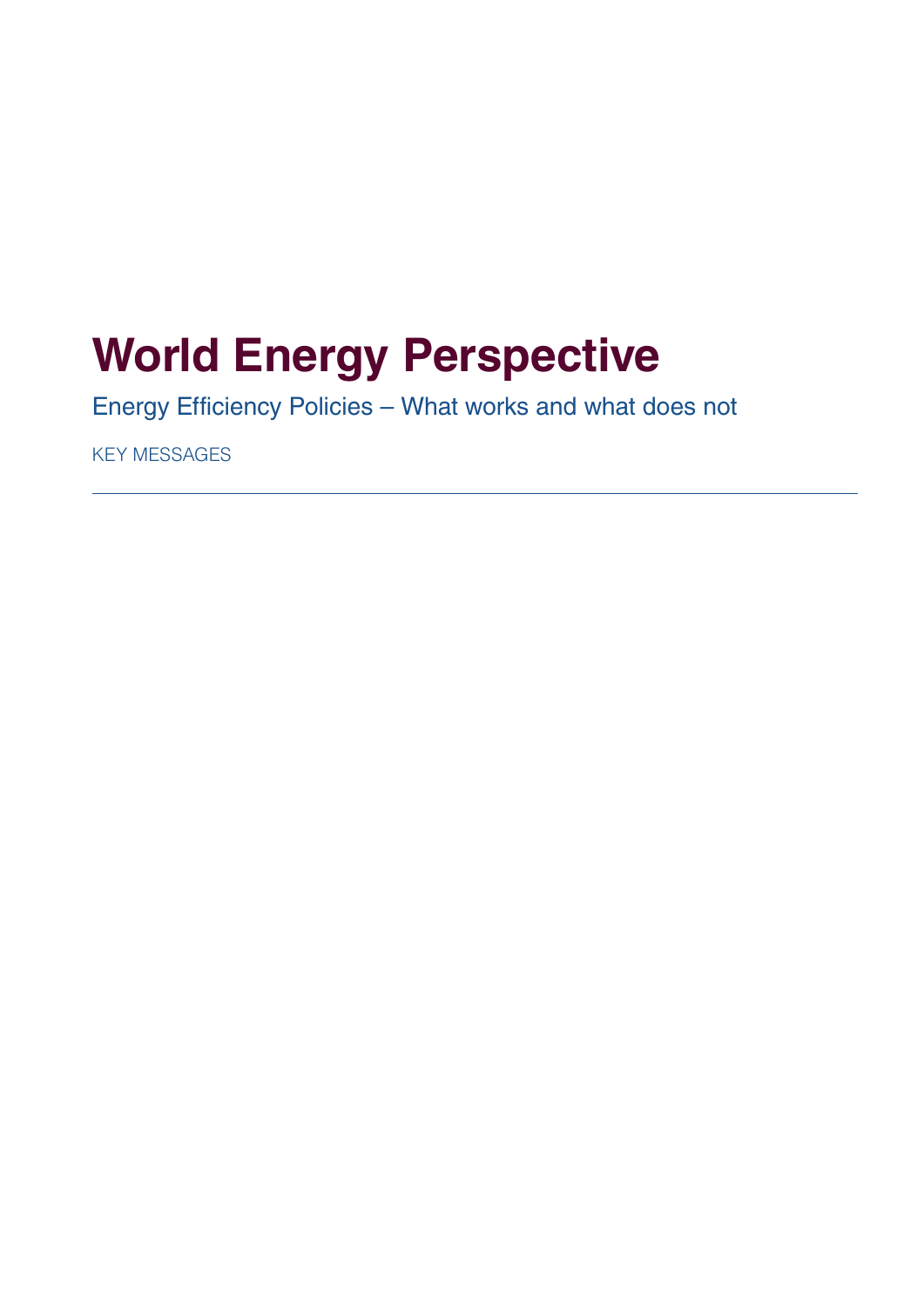# Introduction

This is a summary of the 8th triennial study report produced jointly by the World Energy Council and ADEME with technical support by ENERDATA. The study project which was launched in 1992 is focused on the identification, documentation and evaluation of energy efficiency policies and trends around the world. The present report covers 85 countries, which together account for over 90% of the total global energy consumption. The full report can be downloaded www.worldenergy.org/publications

### **Figure 1**

Countries covered by the WEC survey on energy efficiency policies **Source:** WEC ADEME survey 2012–2013



Given its broad geographical coverage and the combined analysis of established correlation between energy efficiency indicators and policy measures, the study takes an original approach to the evaluation of the interaction between energy efficiency policies and energy efficiency performance of national economies. Energy efficiency helps address the **"Energy Trilemma"** i.e. energy security, environmental sustainability and energy equity. Improving energy efficiency allows energy savings and reduction in the environmental impacts of energy production and use to be achieved.

Although the benefits of energy efficiency are obvious and the potential for its improvement is significant, the progress so far has not matched the expectations. Therefore, it is important to identify the factors that are holding back the progress. The first objective of this study is to review the recent trends in energy efficiency in the WEC member countries. A number of indicators has been agreed and used for that purpose, and they are available on the WEC web site.<sup>1</sup> These indicators are thoroughly reviewed and compared with each other by region and a few by country using maps.

**4**

<sup>1</sup> http://www.worldenergy.org/data/efficiency-indicators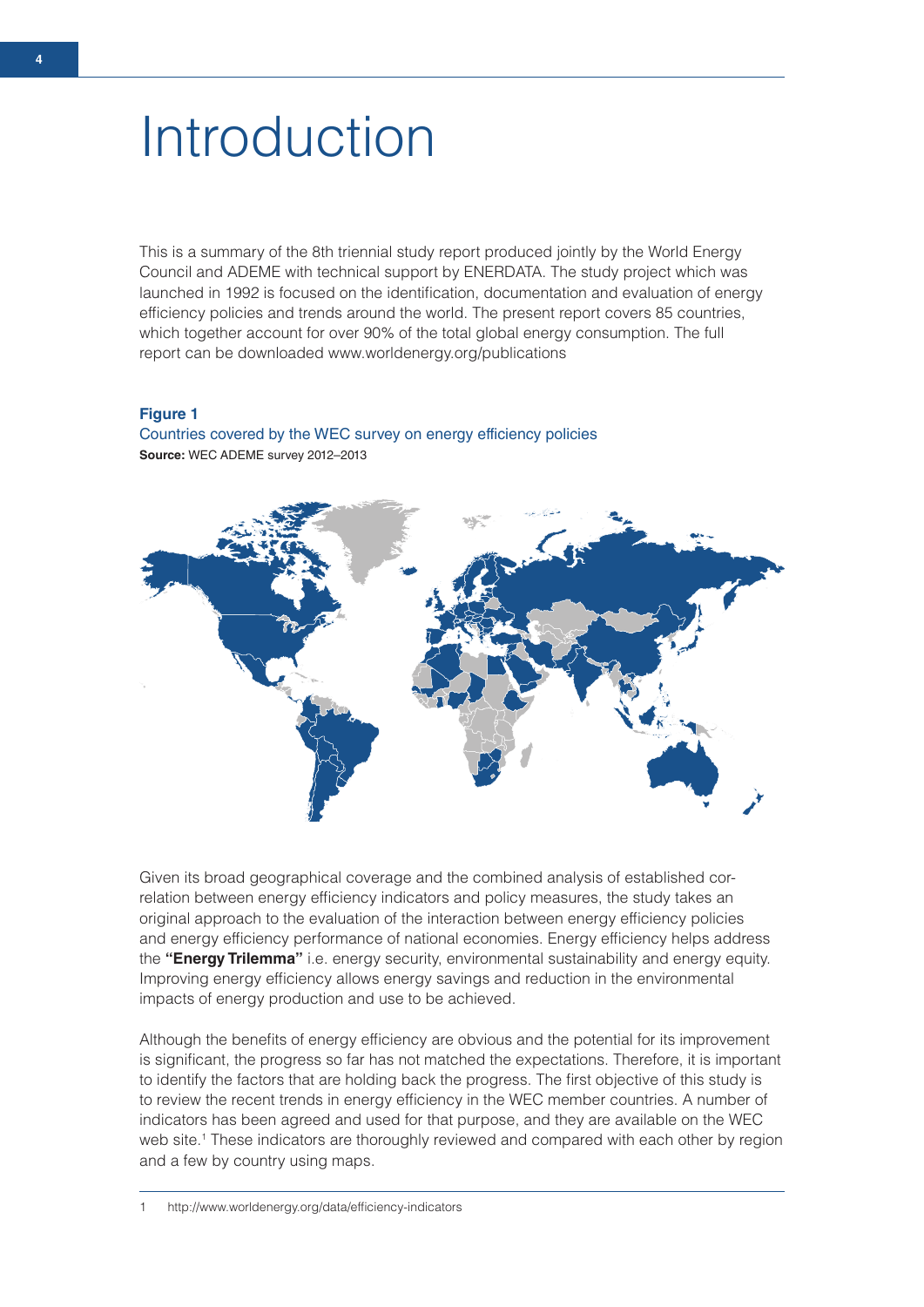The second objective of the study is to describe and evaluate energy efficiency policies implemented in a large number of countries throughout the world. All detailed information related to the energy efficiency policies implementation can be viewed on the WEC web site.<sup>2</sup> In addition, as has been done for previous reports, there are comprehensive case studies on policy measures which have been prepared by experts in the relevant areas and focused on

### **four policy measures**:

- 1. Innovative financing schemes for buildings.
- 2. Measures to accelerate the penetration of efficient air conditioners and their efficient use.
- 3. Smart billing.
- 4. Measures to improve the efficiency of road transport of freight.

The study however goes beyond a mere review of already implemented energy efficiency policies and measures. It demonstrates also the results of a thorough assessment of these policies to pinpoint the most interesting experiences and draw general conclusions regarding advantages and deficiencies of different policies. The information in this report should enable governments embarking on the development of energy demand management policies and programmes to benefit from the experience of other countries.

# **The way forward**

In addition to a survey carried out in WEC Member Countries, the following examples of energy efficiency policies have been selected for their proven impact based on the cumulative experience of policy implementation in various countries and organisations worldwide including WEC, IEA, IPEEC, Cepal/Eclac, Medener, EU Commission) and benefit from case studies conducted for the report.

The study concludes by a summary of nine main recommendations:

- $\blacktriangleright$  Energy prices should reflect real costs of supply and thus ensure that consumers get the right price signals.
- Consumers need information to be able to make informed decisions.
- $\triangleright$  Smart Billing represents a significant potential of energy savings
- Innovative financing tools are needed to support investments by consumers.
- $\blacktriangleright$  The quality of energy efficient equipment and services should be verified.
- $\blacktriangleright$  Regulations should be properly enforced and regularly strengthened.
- $\triangleright$  Consumer behaviour should be examined and addressed, especially in terms of growing reliance on ICTs.
- $\blacktriangleright$  It is necessary to monitor the trends in energy efficiency to be able to evaluate the real impact of energy efficiency policies.
- Finally, international and regional cooperation in support of energy efficiency should be enhanced.

2 http://www.worldenergy.org/data/energy-efficiency-policies-and-measures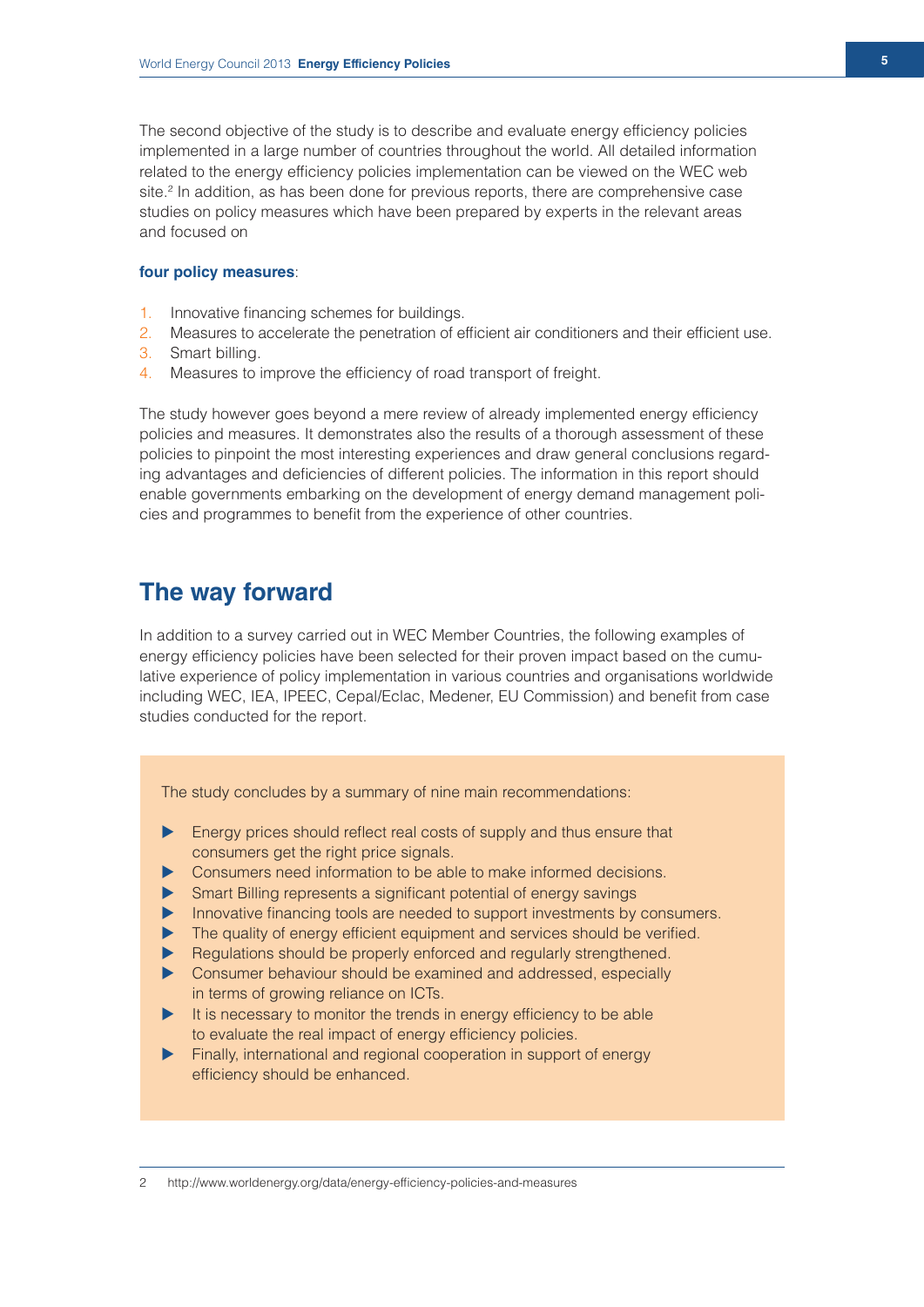However, many energy efficiency measures require upfront investment, and in certain cases, the investor does not recover the full benefits of the original investment. This creates difficulties for effective implementation of energy efficiency measures.

## **What's new: energy efficiency trends by region**

Most countries have significantly reduced their total energy use per unit of GDP over the last three decades. The decline in energy intensity has been driven largely by improved energy efficiency in key end-uses such as vehicles, appliances, space heating and industrial processes. Governments have implemented a wide range of policies and programmes such as energy efficiency standards, educational campaigns, obligations for market participants and financial incentives to accelerate the development and adoption of energy efficiency measures. These policies and programmes have contributed to the improvement in energy efficiency recorded in OECD countries, along with on-going technological development, response to rising energy prices and growing competition in industries forcing businesses to cut energy costs.

Western Europe is currently the region with the lowest energy intensity, while among the large consumer countries; **CIS uses almost 3 times more energy per unit of GDP than Europe**. In China, Africa and the Middle East, the energy intensity is two times higher than the average in Europe. High energy intensities can be attributed to a number of factors, including the structure of the industry, the share of energy intensive sectors, low energy prices and other. Latin America and OECD Asia & Pacific are about 15% above the European level, while India and other Asia are at the same level as the world average with energy intensity 50% higher than in Europe and slightly less than North America.



### **Figure 2**  Primary energy intensity levels by world region (2011) **Source:** WEC/ENERDATA

In the European Union, there are many laws (Directives) to promote energy efficiency (EPBDB, Eco Design, Eco Labelling, Energy Efficiency Directive and others such as  $\mathsf{CO}_2$  emissions standard for vehicles). Each Member state has strong commitment to energy efficiency through indicative national targets for 2020, long-term strategies for buildings renovation and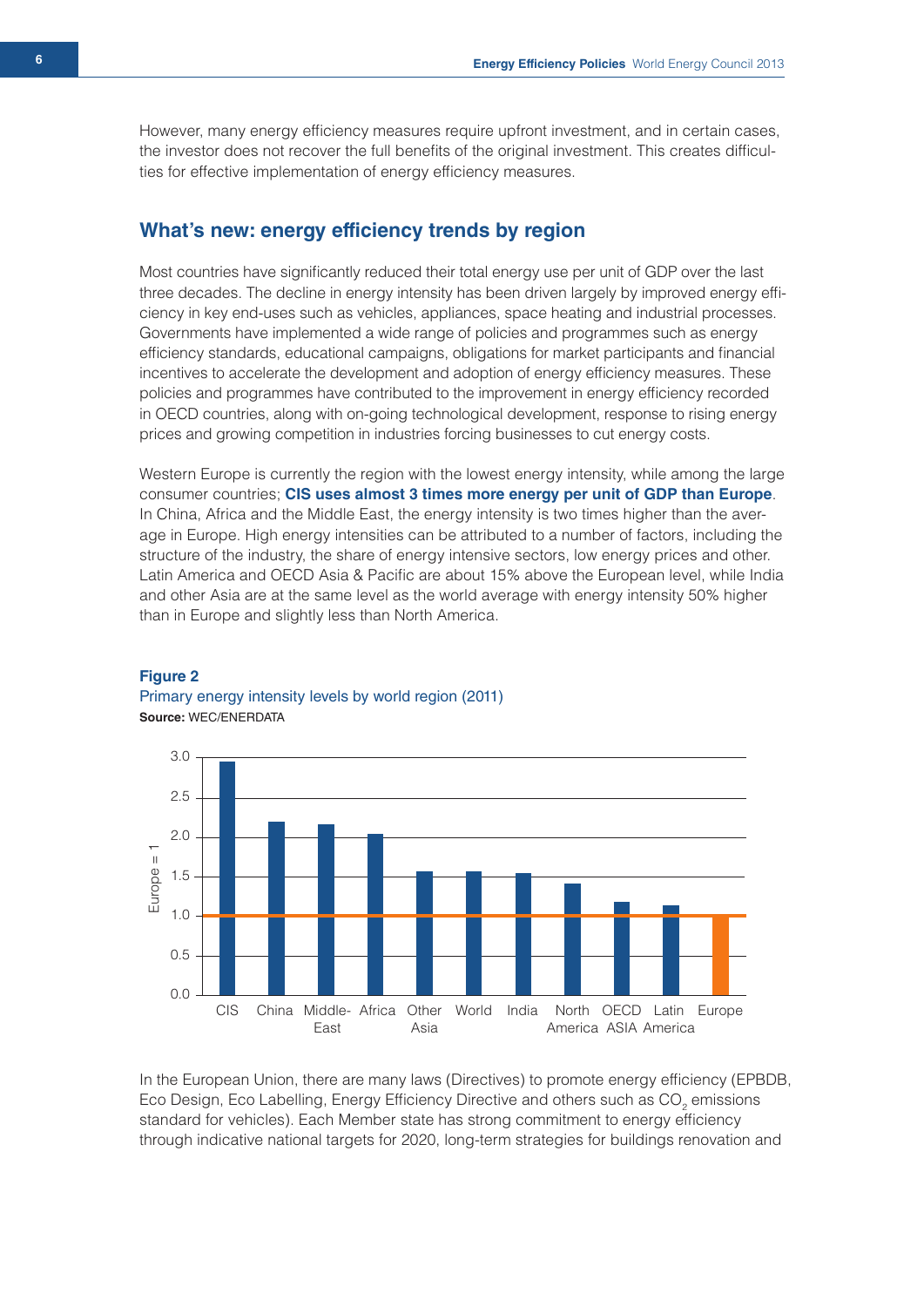others. Public sector can lead by example. On top of all these initiatives, EU still develops other innovative measures for the new Energy Efficiency Directive, which include provisions for energy efficiency obligation schemes (or alternative policies) to achieve 1.5% total annual new end-use savings over 2014–2020 period and also the creation of national energy services providers register, the implementation of accurate and frequent individual metering and billing, mandatory and regular audits for large companies, mandatory targets for governmental buildings and incentives for SMEs.

According to *World Energy Scenarios: Composing energy futures to 2050,* global energy demand will grow by one-third between 2010 and 2035, and 90% of this growth will take place outside OECD countries. China and India lead the way in energy demand growth representing over half of the total. China alone accounts for nearly one-third of this growth. Nevertheless China's per capita energy consumption in 2035 will still be less than half of the United States or Australian levels. In non-OECD countries, often because of fuel subsidies and institutional barriers, the energy efficiency improvement potential is not being fully or even partially achieved.

### **Figure 3**

Evolution of regional and major country shares in global primary energy demand **Source:** World Energy Scenarios: Composing energy futures to 2050



\*Combining Canada, the EU (and all other European countries), Mexico, Russia, Turkey, and the USA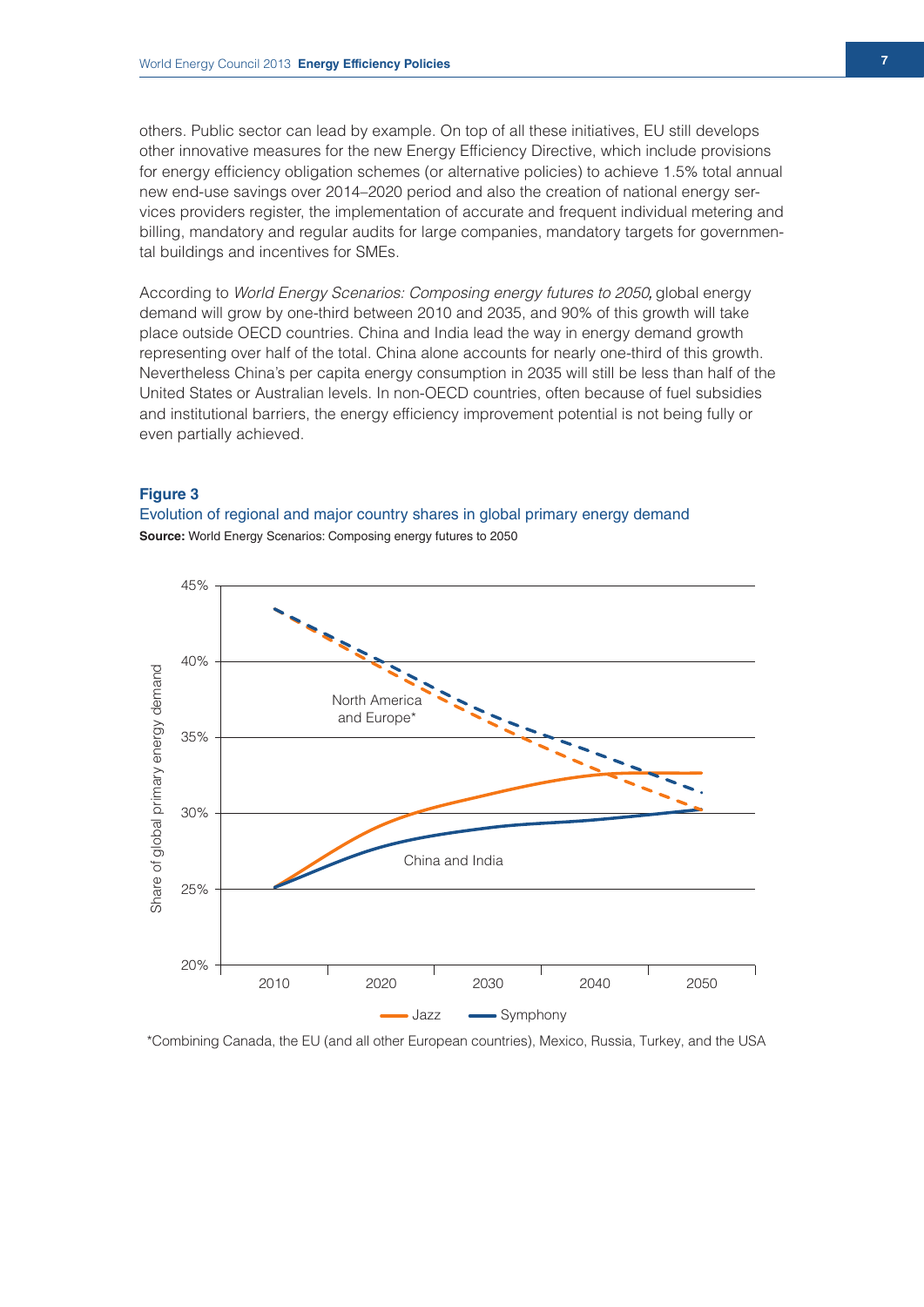# **Oil subsidy trends in large and emerging economies: impact on GDP and budget**

Subsidies on oil products are strongly correlated to the crude oil spot market price and can represent a heavy burden on public budgets. The share of oil subsidies in GDP varies between 1 and 3% depending on the countries and specific time periods. Energy subsidies have a strong impact on public budgets diverting funds that could be invested in infrastructure or social development. Egypt and Ecuador spend around 20% of their budgets on oil subsidies, Indonesia and Morocco between 10 and 15%; India, Tunisia and Bolivia between 7 and 10%. In Tunisia, energy subsidies increased by a factor of 5 between 2010 and 2012 reaching 10% of the public budget in 2012. Many countries are trying to remove subsidies but this is both unpopular and difficult to implement. The easiest and best strategy is to increase energy efficiency as saving energy also saves subsidies.



### **Oil subsidies in India, Egypt and Indonesia**

**Source:** WEC/ENERDATA

# **What's new: energy efficiency policies and trends by sector**

The general trend in industry shows a decrease in the energy required per unit of value added (industrial energy intensity) in all regions, except the Middle East. However, since 2000 i.e. the onset of the global economic crisis, there is a net slowdown in the intensity reduction in most regions and globally. Trends in energy intensities are also influenced by energy efficiency improvements at the level of each individual industrial branch (e.g. steel, chemicals, non-metallic minerals) as well as by changes in the structure of the industrial value added. Indeed industry sector includes a wide variety of subsectors with different energy intensities. Policies to improve energy efficiency in industry are designed to allow flexibility across a number of different industry needs. The implementation of energy efficiency measures has to take into account the worldwide competitiveness, especially during economic crisis. Industrial energy efficiency policies are focusing more and more on flexible policy instruments, such as voluntary agreements, rather than on regulations.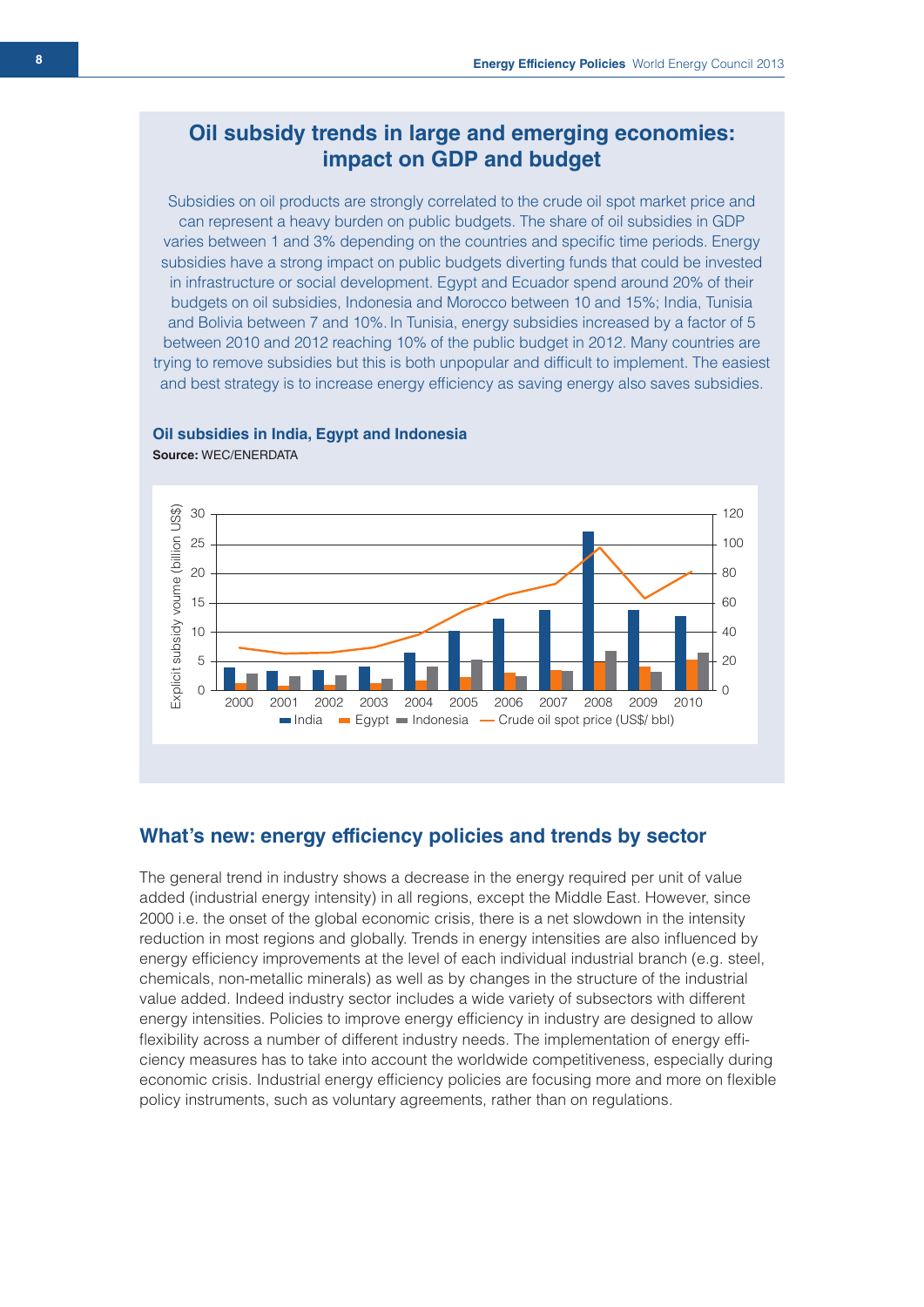3.0 2.5  $\overline{1}$ Europe = 1 2.0 =urope = 1.5 1.0 0.5  $\Omega$ Other CIS China Middle- Africa World India North OECD Latin Europe East Asia America Asia America **Industry In Transport Buildings & agriculture In Non-energy uses In Transformation** 

Industrial sectors shares in primary energy intensity (2011) **Source:** WEC/ENERDATA

**Transport** is widely recognised as one of the most difficult sectors for improving energy efficiency and slowing energy demand growth. Transport energy intensity is decreasing over time in most regions and globally, which means that the energy consumption of transport is growing slower than GDP. In OECD countries, the reduction in the energy intensity of transport is due to the combination of two main drivers: lower growth of car ownership and traffic, due to saturation and limited road capacity, and rapid improvement in the energy efficiency of new cars linked to the existing policy measures.

In China and India, a strong decoupling of transport consumption and GDP is due to the dominant role of rail transport and the lower numbers of cars. Even if the average fuel efficiency of passenger vehicles is expected to increase in emerging economies during the next decades, these gains will be offset by the increasing stock of cars. In addition to labels and mandatory fuel efficiency and CO<sub>2</sub> standards already in use, policies to improve the performance of non-engine components that affect vehicle fuel efficiency should be put in place (e.g. tyres for which labels have been recently introduced in Europe, air conditioning, lighting etc). Governments should continue to enforce measures such as labelling, as well as various incentives and taxes to encourage the purchase of more efficient vehicles and trucks.

Energy use in **road-freight transport** has dramatically increased in both OECD and non-OECD countries and current forecasts do not suggest the reversal of this trend. Therefore, the current measures targeting transport are insufficient. Few countries have implemented regulations for transport companies such as mandatory audits, mandatory energy managers, mandatory energy consumption reporting, mandatory energy savings plans or mandatory eco driving. There is a general trend of modal shift to more road transport, due to a strong preference for individual mobility and greater flexibility. This is one of the reasons why the most common energy efficiency policy measures for transport do not reach far enough and should rather focus on modal shift and alternative transport infrastructure development.

**Residential and non-residential buildings** represent the largest end-use sector and the key target for energy efficiency. Final energy consumption of buildings has increased at the world level by around 1% per year since 2005 and by 3% per year for electricity. There is however a decreasing trend in energy consumption per household (-0.8% per year at the world level). In OECD countries, the main driver for energy efficiency improvement for space heating and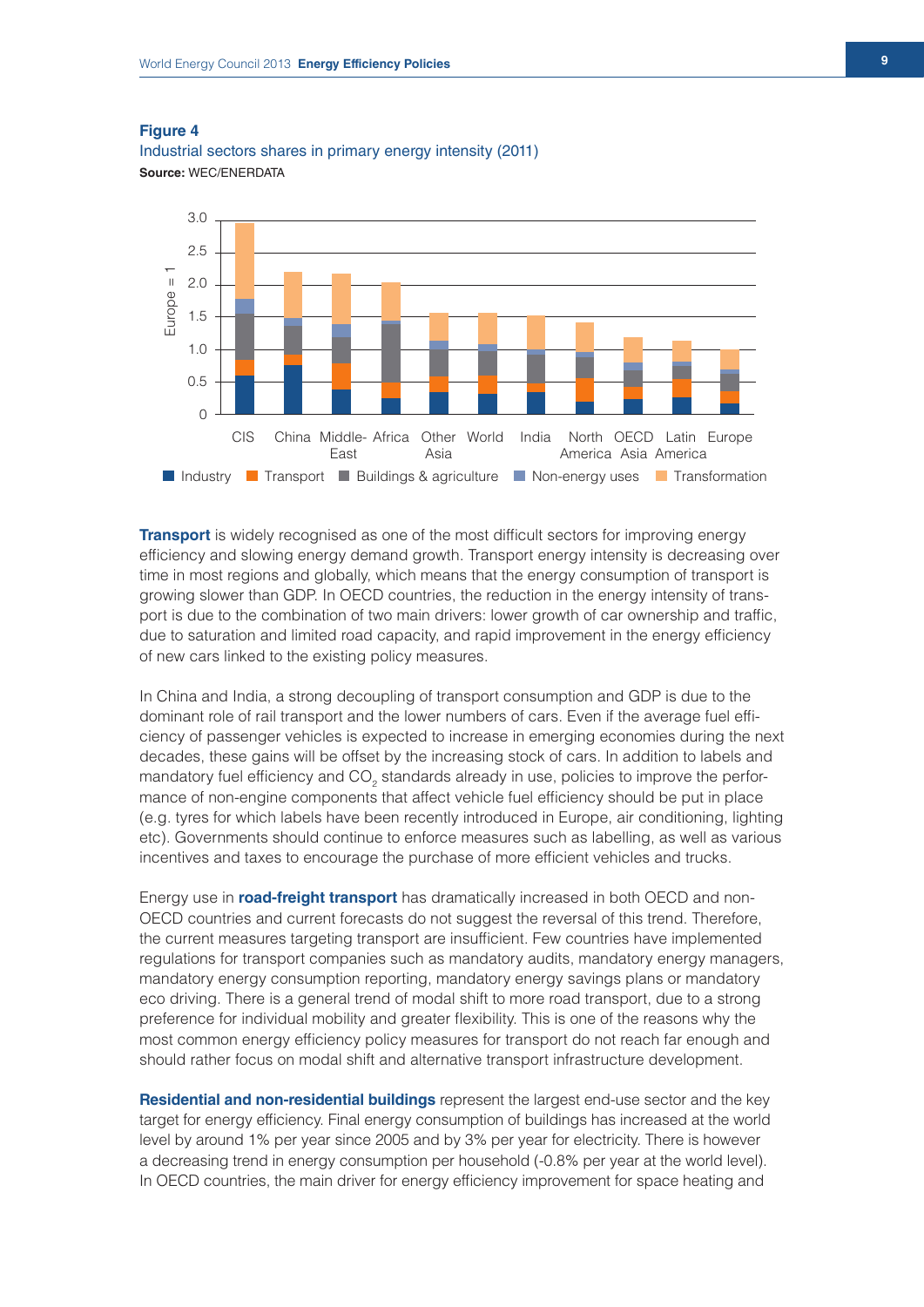appliances has been the implementation of stricter building codes and MEPS for appliances. In addition, OECD countries extend multiple financial incentives for improving energy efficiency of buildings, the majority offering loans at low interest rates often combined with grants to retrofit existing buildings. In emerging economies, the main reason is substitution of biomass with modern fuels. Building codes are becoming widely spread for new buildings.

Electrical appliances are targeted by policies on a large scale: the most common measures being labelling, with an increasing number of appliances labelled, and the spread of MEPS. Use of standards and labelling represent a cost-effective way to overcoming market failures in the sale of energy efficient appliances and equipment.

Air conditioning is becoming a priority as it is a fast growing end-use application in most emerging countries. Despite all efforts to date, there is still a large energy saving potential across all sectors, especially in the existing buildings sector. Governments are advised to implement packages of policies to improve the energy efficiency of existing buildings and ensure the compliance of the implemented measures. To ensure effectiveness of policy measures, labelling programmes and performance standards must be properly enforced.

### **What can we learn from the experience?**

The recent developments in energy efficiency trends confirm the important role of market instruments, such as voluntary agreements, targeted information campaigns, modern means of market communications, to name just a few. Economic incentives and price signals also appear to have an impact on the user. At the same time, the use of regulations is increasing, too, in particular in sectors where the market fails to give appropriate signals (e.g. buildings, appliances, etc. *World Energy Trilemma 2011: Policies for the future – Assessment of country energy and climate policy).* Due to budgetary constraints in many countries, there is an increasing involvement of private sector in supporting investments in energy efficiency, through Energy Services Companies (ESCO's), energy utilities and other arrangements. The study highlights a number of innovative measures, including smart billing, energy savings targets by sector, mandatory installation of efficient equipment and obligations for energy savings for energy companies.

# **Evaluation of policies**

The evaluation of selected energy efficiency policy measures around the world covered in the report contributes to the on-going debate about the real potential of energy efficiency improvements and the best ways of achieving them. What is the importance of energy efficiency measures? What are the priorities? What are the trends in policy implementation? What measures prove popular and why? What are the innovative measures? What are the results? Which measures are cost effective? The report helps to find answers to these and other questions.

# **Higher GDP for less energy resulting in large energy savings at global level**

Improvements in primary energy intensity between 1990–2011 resulted in savings of 4.2 Gtoe in 2011. The final energy intensity at the global level decreased more rapidly than the primary energy intensity (1.6% per year against 1.3% per year between 1990 and 2011). In other words, energy productivity improved by 20% more rapidly at the level of final consumption than at the overall level.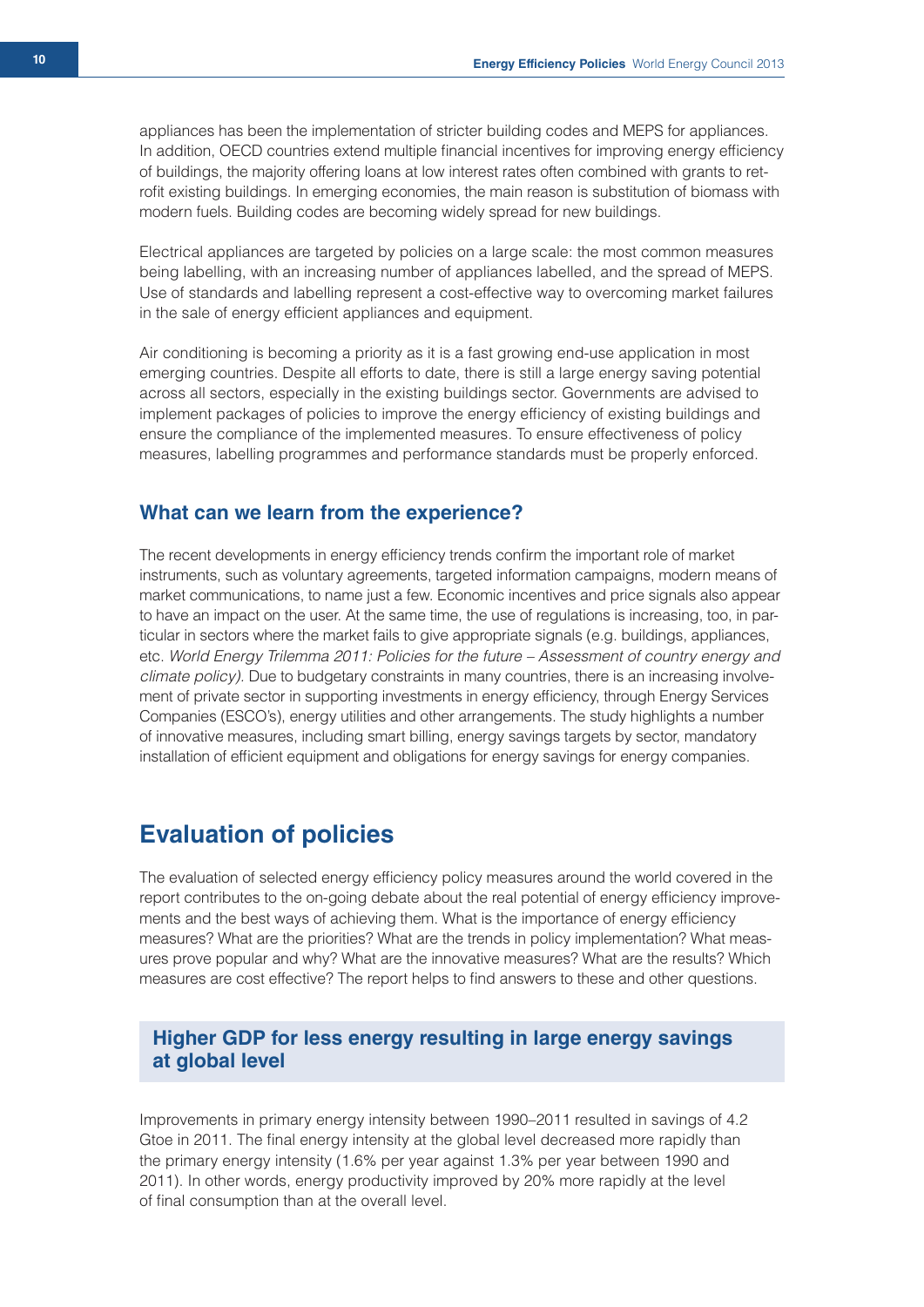

Energy savings from energy intensity decrease at world level **Source:** WEC/ENERDATA

# **About 20% of end-use efficiency improvements are offset by higher conversion losses**

The final energy intensity at the global level decreased more rapidly than the primary energy intensity (1.6% per year against 1.3% per year between 1990 and 2011). In other words, globally, 20% of the energy productivity gains at the final consumer level were offset by increasing losses in energy conversion, mainly in power generation (66% in OECD Asia, 33% in CIS, 36% in India).

These growing losses do not arise because power generation is becoming less efficient, but rather due to the rapid growth of electricity demand at the end-use level, as electricity is predominantly produced by thermal power plants with 60–70% conversion losses. The share of electricity in final energy consumption at the global level increased from 13% in 1990 to 18% in 2011. In China and other Asia, the electricity penetration was particularly rapid (from 5 to 20% in China or 8% to 15% in other Asia).

# **Slow energy efficiency achievements in the power sector**

The average efficiency of thermal power generation has improved slowly over the last two decades, by 3.5% at the global level, from 32% in 1990 to 35.5% in 2011. The average efficiency at world level is still far below the OECD Asia average (40%) or world best practice (Italy and Spain over 46% due to a large share of Combined Cycle Gas Turbines (CCGT). The largest improvements can be seen in China with the commissioning of new efficient coal plants, as well as in Europe and Latin America with the spread of CCGT. Globally, CCGT represent 18% of the total installed thermal capacity, an increase by 10 points since 2000.

Since renewable energy sources like hydro, wind and solar in energy statistics are counted as having 100% efficiency, the penetration of renewables in electricity production is improving the average efficiency figure for power generation. The share of renewables in electricity production remained quite stable at the world level, with two divergent trends. It has increased in Europe, to a lesser extent in the CIS, remained stable in North America and decreased in all other regions. In Europe, the higher penetration of renewables was driven by wind and solar, which reached 10% of installed power generation capacity in 2011 (7% globally).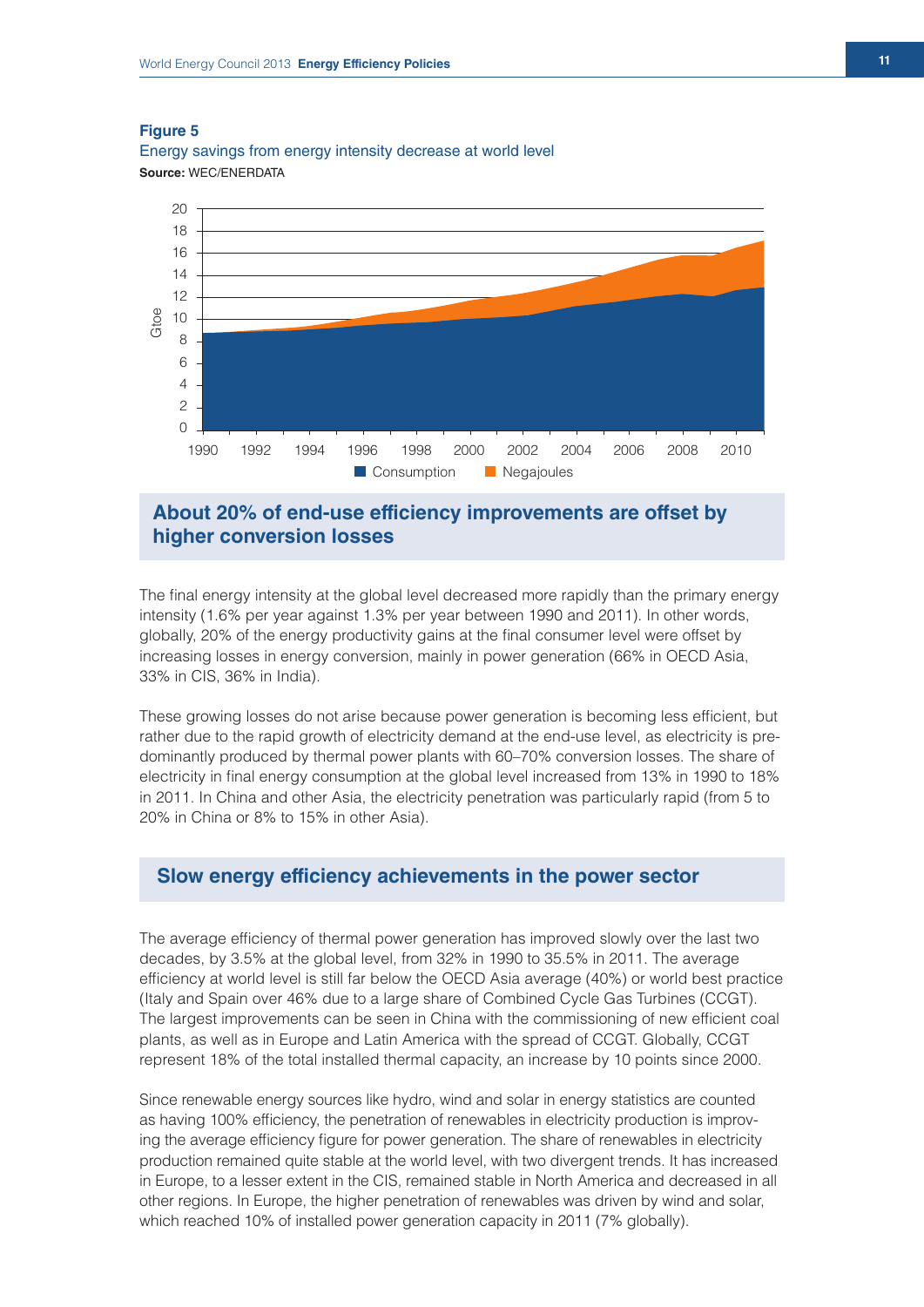Share of renewables in electricity production (1990 vs 2011) **Source:** WEC/ENERDATA



At world level, the rate of power transmission and distribution losses remained quite stable over the period (9% in 2011), with large differences among regions. Latin America, CIS and Africa suffered from increasing losses (over 15%), mainly due to poor reliability of the T&D infrastructure, irregular power supplies or unpaid bills and Non-Technical losses i.e. Theft in some countries.

### **Figure 7**





# Two thirds of world CO<sub>2</sub> emissions from energy combustion **generated by 10 countries**

North America, Europe, CIS, Asia & Pacific OECD together accounted for slightly less than half of total world CO<sub>2</sub> emissions from energy combustion in 2011, whereas they only represent one fifth of the population. However, their share is decreasing rapidly, from almost three fourths of total emissions in 1990 to 65% in 2000 and 48% in 2011. Since 2008, China has become the largest emitter of GHG in the world overtaking the United States. Now China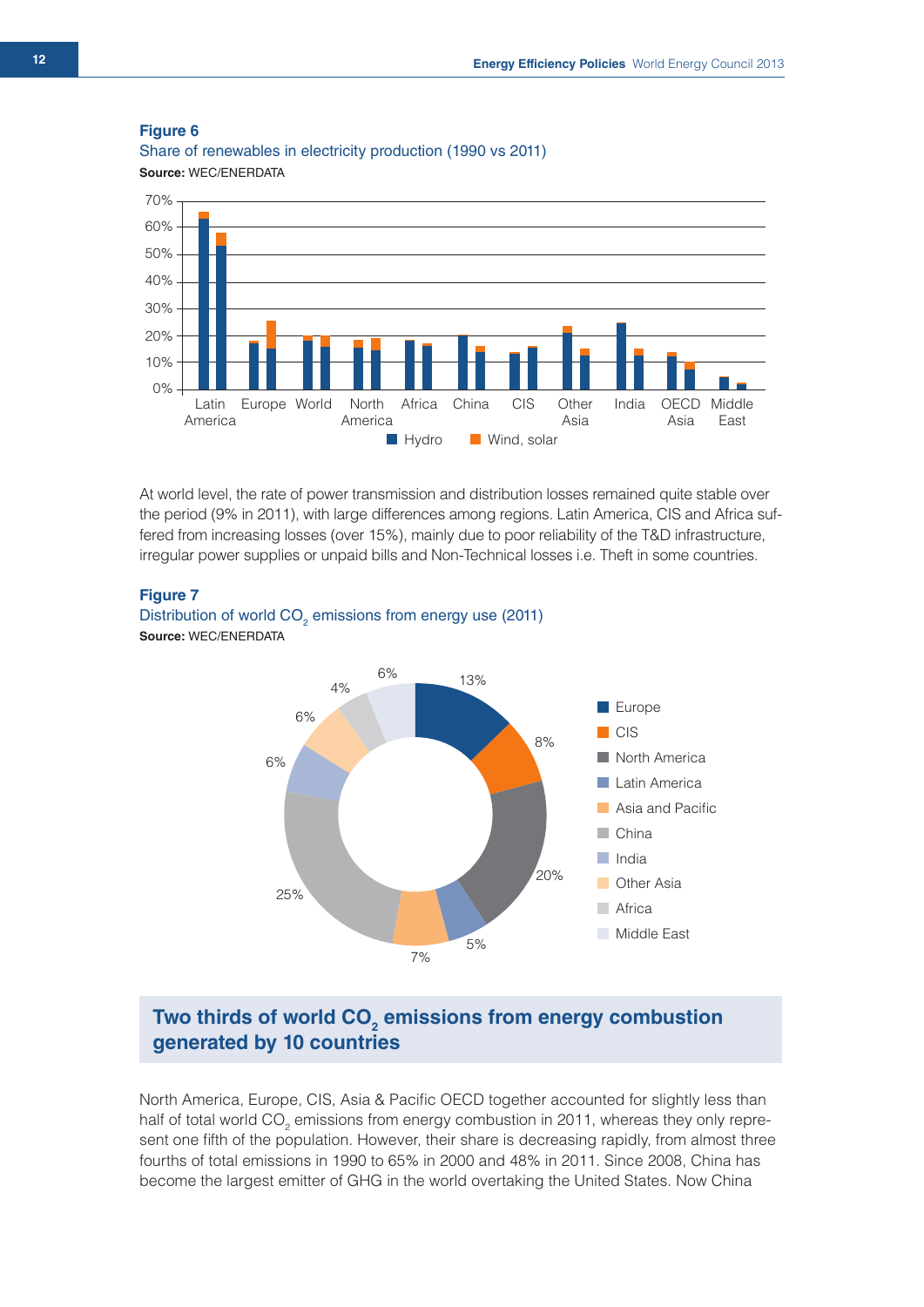



accounts for 25% of total global CO<sub>2</sub> emissions, up from 11% in 1990. The top five countries with the highest energy related CO<sub>2</sub> emissions in addition to China, include USA, India, Russia and Japan, which in total represented 58% of global emissions in 2011). Adding the cumulative emissions of the next five countries: Germany, South Korea, Iran, Canada and Saudi Arabia demonstrates that the top ten countries accounted for slightly more than two thirds of world emissions in 2011.

About 50 countries in the world have  $CO<sub>2</sub>$  emissions per capita above the world average, i.e. 4.2t CO<sub>2</sub> per capita). About 20 countries, 10 of which from Sub-Saharan Africa, have low emissions, i.e. below 1.2t. Nearly 40 countries are above 7t, i.e. the European average. In total, 27 countries have high emissions, above 8.5t (the CIS average), of which 14 with very high emissions, above 15t CO<sub>2</sub>/cap, including mostly countries with abundant energy resources, such as Saudi Arabia, Canada, USA and Australia.

At the global level, CO<sub>2</sub> emissions per capita increased only moderately (+10% since 1990). There was even a slight drop between 1990 and 2000, followed by a surge of 14% between 2000 and 2011, regardless of the economic crisis which had a significant impact in 2009, when the emissions level per capita decreased by -3%. This is the result of two opposite trends: a rise of CO<sub>2</sub> emissions per capita in most regions, on the one hand, and a decrease in Europe, CIS (until 1998) and North America (since 2000), on the other hand. The largest increase has taken place in China and India, where emissions per capita in China increased by a factor of three and in India by 2.5 respectively, and the Middle East (+75%), due to the high economic growth.

There is a reduction in CO<sub>2</sub> intensity all over the world except in the Middle East. And most of this reduction was driven by energy intensity decrease: up to 80% in Africa, North America and at world level; and 70% in Europe. Fuel substitution accounted for the remaining variation. In Asia and Latin America, fuel substitution for fuels with higher  $\mathrm{CO}_2$  content (e.g. coal) have offset a part of the energy intensity reduction.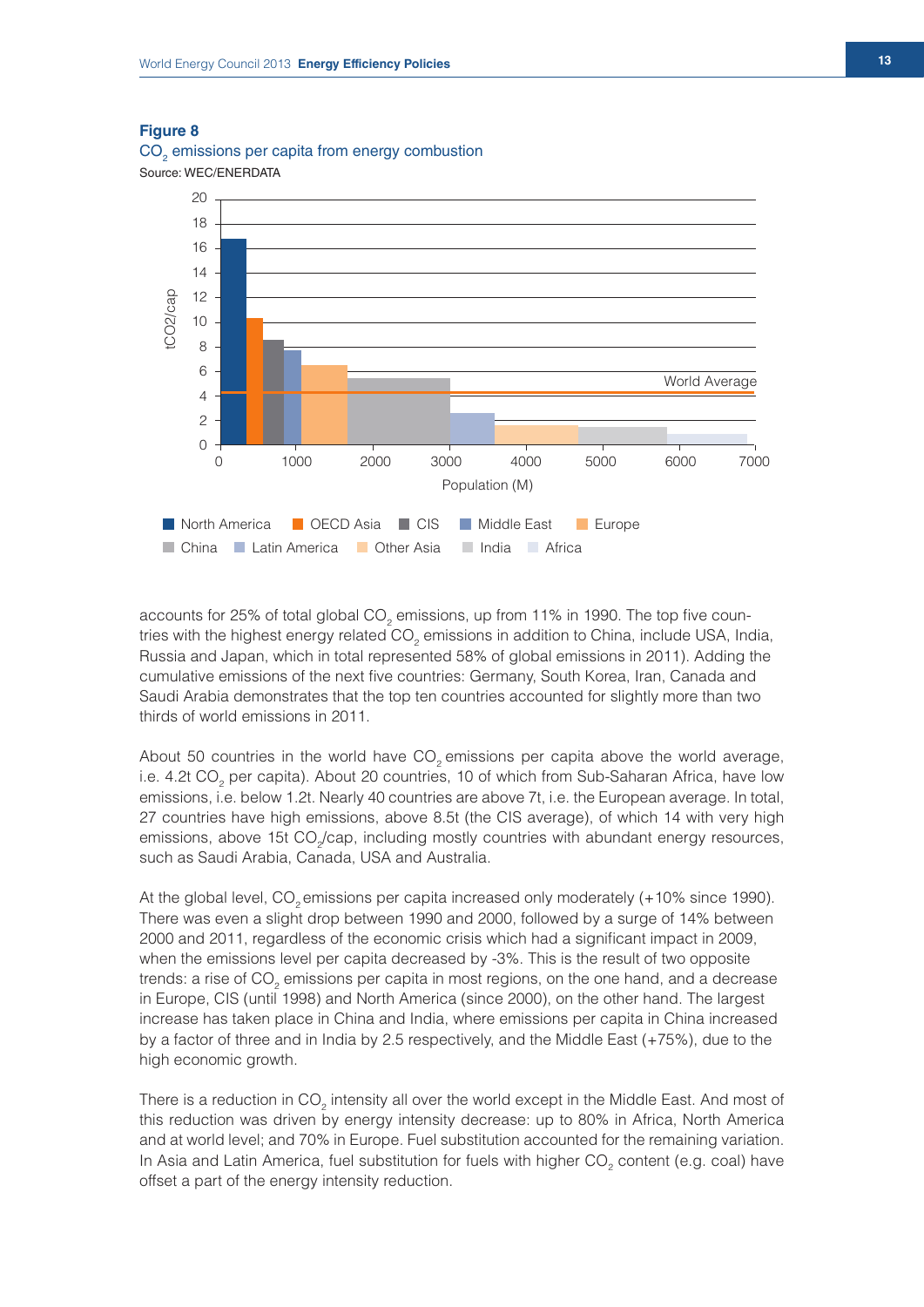# Recommendations

# 1. Energy prices should reflect real costs and give more **incentives to consumers**

In countries with subsidised energy prices, efforts should be made to adjust the domestic energy prices to the real cost of energy supply to give the right signals to the consumers. Although most countries realise the need for this, very few have succeeded to deregulate energy pricing. To soften the initial impact, the energy price reform can be introduced in phases instead of introducing the total change at once. A 'smoothing' energy pricing mechanism can be introduced to adjust in phases domestic energy prices to reflect actual costs. In addition, a wider strategy is needed to enforce the price reform through an independent body (e.g. regulatory commission) responsible for pricing and explicitly linking the additional revenue with specific public expenditure goals introducing a "safety net" to protect the economically disadvantaged part of the population. In countries where energy prices are already high and taxed, the issue is to provide incentive price signals for energy efficiency investments, through progressive pricing and also dynamic pricing based on TOU (Time of Use) especially for large consumers. Long-term signals for consumers and investors (ESCO's) will help avoid the negative effect of price fluctuations.

# **2. Consumers should be better informed**

It is necessary to simplify messages on energy efficiency actions and integrate information channels to reach majority of consumers. Governments should establish or develop local energy information centres as close to consumers as possible. Advice to households should be simplified by establishing contact/entry points and harmonizing messages. To facilitate consumer action updated lists of local service and equipment suppliers could be provided. The promotion of targeted information and guidance for possible actions through appropriate channels is also important, for example, energy audits.

## **3. Smart billing, smart meters and in-house displays**

Smart billing, meters and in-house displays combined with smart phone applications represent a significant potential of energy savings, as it improves consumers' ability to monitor and control their electricity use, ultimately leading to reduction in consumption. Sectoral benchmarking and voluntary agreements where companies set individual energy savings targets should be promoted. This type of policy measures has already demonstrated its effectiveness in terms of energy efficiency promotion in commercial buildings, offices, hotels, etc.

# **4. Innovative financing tools should be implemented to support consumer investments**

Given the increasing number of financial programmes and the different time frames for their implementation, it is important to simplify and integrate processes and centralize the information about existing support schemes. However, financial measures also have some deficiencies, the main being the cost to the public budget. This is especially obvious if the financial incentives cover large numbers of equipment or investments over a long period of time. Economic incentives should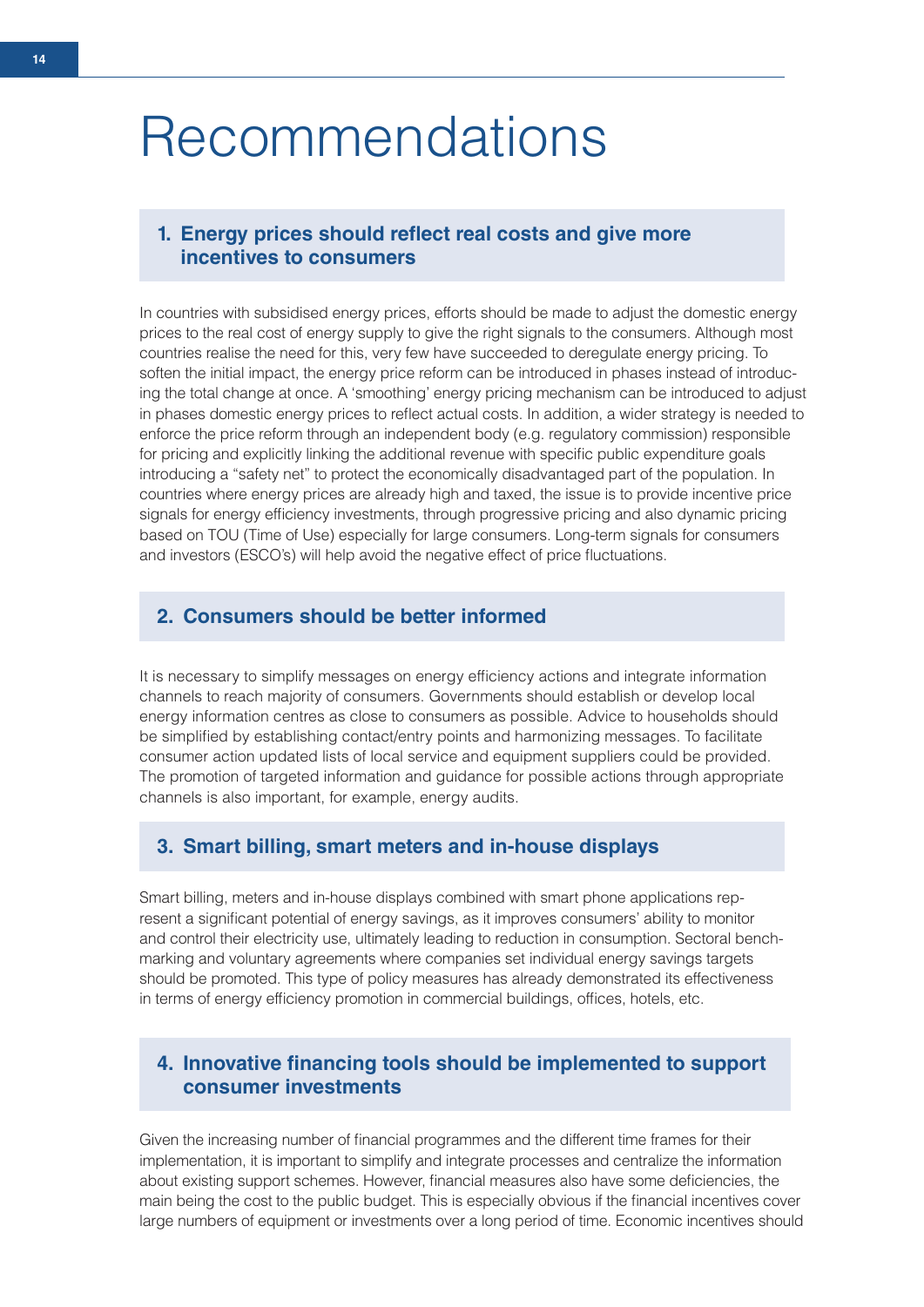be linked to energy or environment funds that are stretching over diversified sources rather than coming from the public budget alone: funding from dedicated taxes, from the banking system, or from international financing institutions. Private investments in energy efficiency should be facilitated by supporting the development of intermediate third parties (ESCO's, utilities, installers, etc.) playing a role of aggregator and filling the gap between projects and finance (possibly by defining an Energy Efficiency Public Service).

Governments should support Energy Performance Contracts because they provide a framework to encourage private funding for energy efficiency investments with a minimum involvement from governments. Energy efficiency obligations are another important tool for financing energy saving measures by including energy companies as investors. Ensuring low interest rates for loans for a period long enough to enable acceptable monthly loan reimbursements should be encouraged as it is a condition for large scale building retrofitting and for a large diffusion of costly equipment such as solar heaters. In less developed countries micro finance can be promoted to subsidize energy efficient equipment in rural areas (e.g. cooking stoves).

# **5. The quality of energy efficient equipment and services should be controlled**

Governments should ensure quality control of locally produced and imported products, in particular where CFL are used, as well as their installation, through the certification and standardisation of equipment, installers and auditors. Moreover, harmonisation of testing procedures at regional level should be promoted. Public incentives conditioned to quality labels for equipment and services should be encouraged.

# **6. Regulations should be enforced and regularly strengthened**

Regulations represent a powerful instrument to promote energy efficiency but their impact depends on good implementation and effective compliance. Policy and programme effectiveness should be evaluated during and after implementation. Indeed, non-compliance alters significantly the actual energy-savings.

Associated penalties should be clear and serve as constructive disincentives to noncompliance. To be effective, labelling programmes and performance standards should be regularly revised and upgraded, as a way of stimulating technical progress and ensuring a steady improvement in energy efficiency. However in practice, the process can be too long and delayed, MEPS revisions should be embedded in regulations to guarantee their regular updating (e.g. case of new buildings in EU countries).

# **7. Behaviour should be addressed as much as technologies. ICT could help**

It is important to know what can be expected from the necessary changes in behaviour to promote the dissemination of technologies and services (e.g. information on specific fuel consumption, tyre pressure in vehicles). Technologies that limit the impact of inefficient behaviours should be promoted (e.g. sensor device for lighting, speed limiters, programme automatically set to saving modes).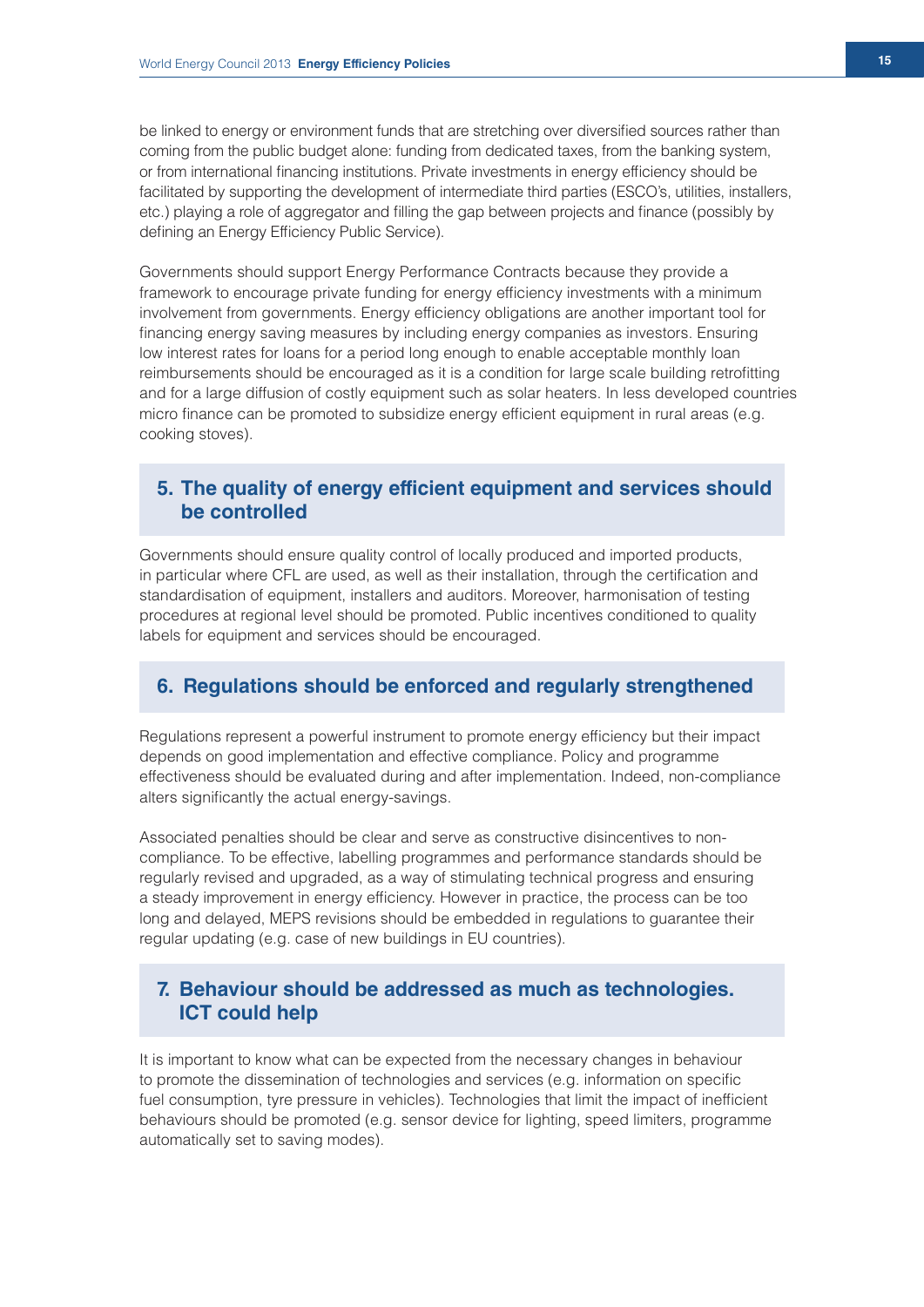# **8. Monitoring achievements and the impacts of measures is necessary to check the real impact of energy efficiency policies**

Monitoring achievements and the impacts of measures is necessary to be able to evaluate the real impact of energy efficiency policies. The monitoring and assessment tools should include:

- $\blacktriangleright$  Development of end-use data collection.
- $\blacktriangleright$  Development of energy efficiency indicators to monitor progress achieved on a yearly basis.
- Evaluation of measures that work and do not work, using various criteria (e.g. cost effectiveness, economic impacts, rebound effects, free rider effects); so as to tune them better.
- **EXECUTE:** Promotion and use of standardised procedures for measuring energy savings (e.g. draft ISO 257).
- $\blacktriangleright$  Enhancing monitoring reporting and verification (MRV) for international funding.

## **9. Enhanced international and regional cooperation**

The development of international standards could help enhance international and regional cooperation, in addition to regional testing and harmonisation facilities and certifications. Countries should continue to exchange experiences in order to benchmark policies and identify best practices.

Energy efficiency is the "win-win" strategy which helps address a variety of policy objectives at the same time: security of supply, climate change, industrial competitiveness, balance of trade, investment needed to meet growing energy demand in emerging countries, local pollution and others. For some consumer groups, in particular poor households, improvements in energy efficiency can reduce poverty and improve living conditions. Finally, an energy efficient asset, whether a factory or a private residence, has a higher asset value and better conditions. Despite the fact that improvements in energy efficiency can bring considerable benefits to the entire society, these improvements are often held back by market, financial and institutional barriers.

# **WEC's contribution to advancing energy efficiency policies**

Enhancing international cooperation is one of the main recommendations of the study. The development of international energy efficiency standards could help enhance international and regional cooperation. Harmonisation of certification processes and testing facilities between regions and countries would facilitate the dissemination of energy efficient equipment. WEC members will continue to share their experiences with other stakeholders in order to benchmark policies and identify best practices which contribute to the achievement of sustainable energy future for all.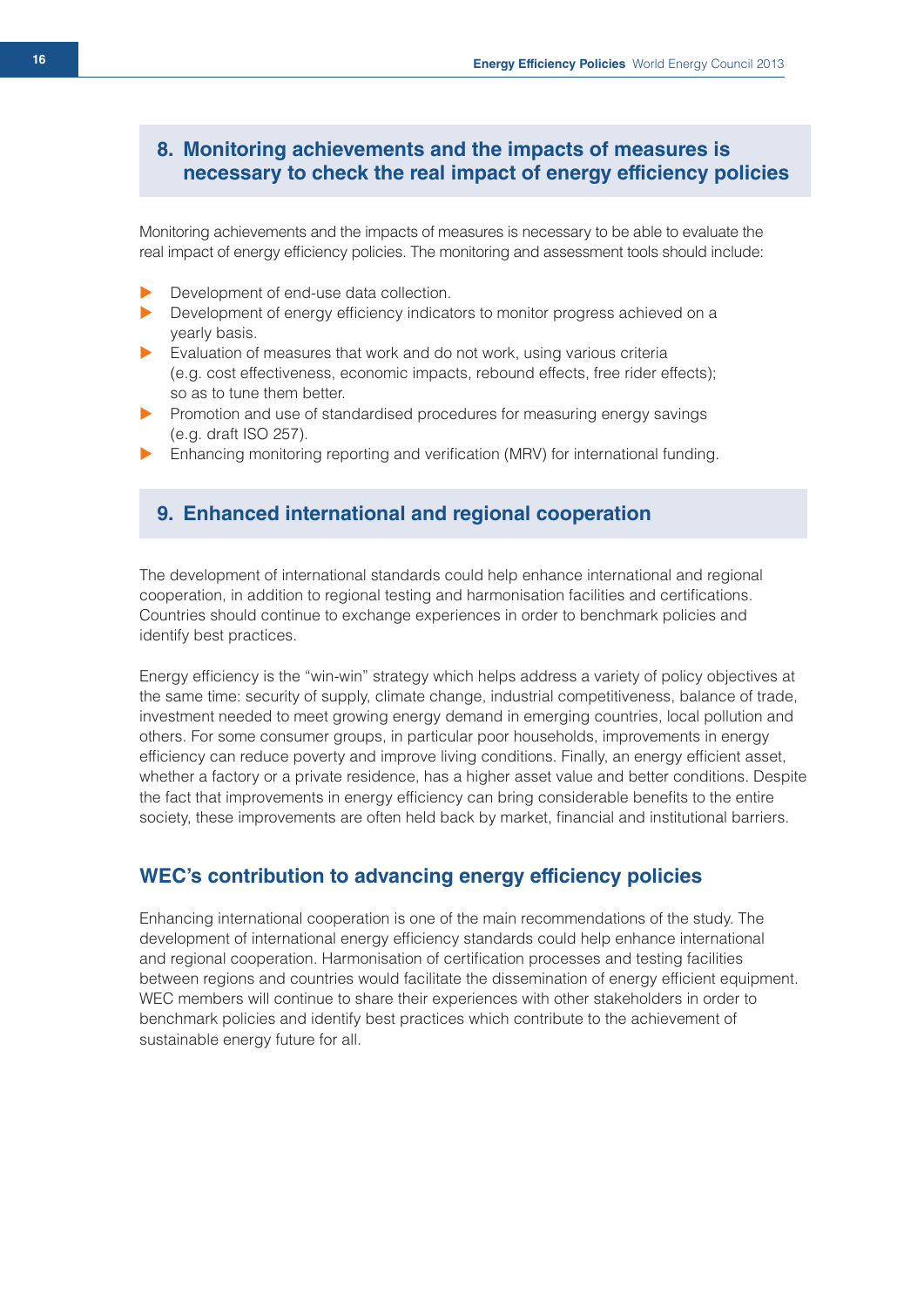# **Member Committees of the World Energy Council**

| Albania                     | Israel                    | South Africa                |
|-----------------------------|---------------------------|-----------------------------|
| Algeria                     | Italy                     | Spain                       |
| Argentina                   | Japan                     | Sri Lanka                   |
| Austria                     | Jordan                    | Swaziland                   |
| <b>Bahrain</b>              | Kazakhstan                | Sweden                      |
| Belgium                     | Kenya                     | Switzerland                 |
| <b>Bolivia</b>              | Korea (Republic)          | Syria (Arab Republic)       |
| <b>Botswana</b>             | Kuwait                    | Taiwan, China               |
| <b>Brazil</b>               | Latvia                    | Tanzania                    |
| <b>Bulgaria</b>             | Lebanon                   | <b>Thailand</b>             |
| Cameroon                    | Libya                     | Trinidad & Tobago           |
| Canada                      | Lithuania                 | <b>Tunisia</b>              |
| Chad                        | Luxembourg                | <b>Turkey</b>               |
| China                       | Macedonia (Republic)      | Ukraine                     |
| Colombia                    | <b>Mexico</b>             | <b>United Arab Emirates</b> |
| Congo (Democratic Republic) | Monaco                    | <b>United Kingdom</b>       |
| Côte d'Ivoire               | Morocco                   | <b>United States</b>        |
| Croatia                     | Namibia                   | Uruguay                     |
| Cyprus                      | Nepal                     | Zimbabwe                    |
| <b>Czech Republic</b>       | <b>Netherlands</b>        |                             |
| <b>Denmark</b>              | <b>New Zealand</b>        |                             |
| Egypt (Arab Republic)       | <b>Niger</b>              |                             |
| Estonia                     | Nigeria                   |                             |
| Ethiopia                    | Pakistan                  |                             |
| Finland                     | Paraguay                  |                             |
| France                      | Peru                      |                             |
| Gabon                       | Philippines               |                             |
| Germany                     | Poland                    |                             |
| Ghana                       | Portugal                  |                             |
| Greece                      | Qatar                     |                             |
| Hong Kong, China            | Romania                   |                             |
| Hungary                     | <b>Russian Federation</b> |                             |
| Iceland                     | Saudi Arabia              |                             |
| India                       | Senegal                   |                             |
| Indonesia                   | Serbia                    |                             |
| Iran (Islamic Republic)     | Slovakia                  |                             |
| Ireland                     | Slovenia                  |                             |